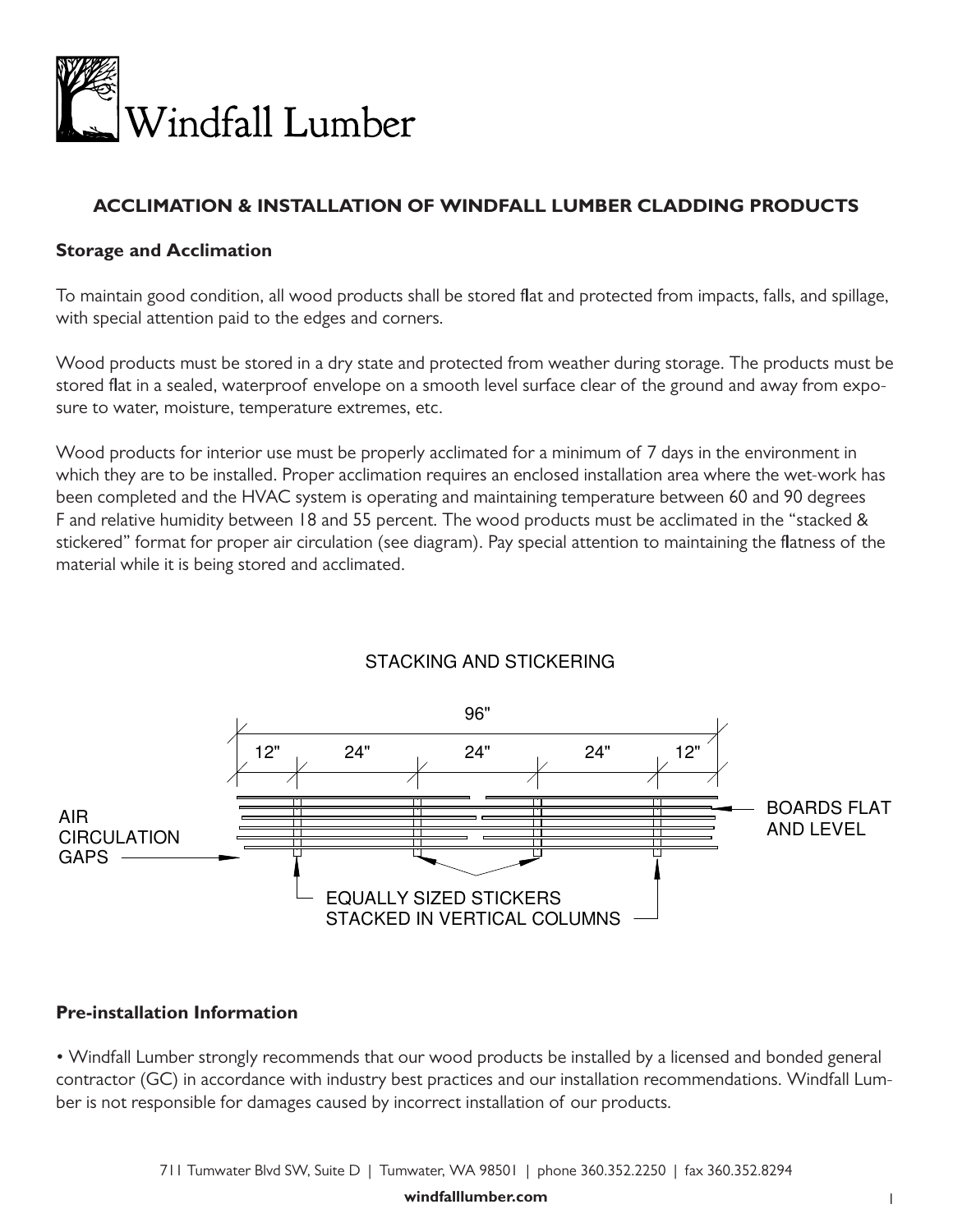• Tongue and groove (T&G) cladding products should be installed with a combination of blind nailing and minimal face nailing with appropriate fasteners for the best appearance.

• Select fasteners which will protrude into the wall studs or furring strips at least 1-1/2" and in a gauge which will not cause excessive splitting. Finish nails or staples are preferred, but spot application of construction adhesive can be used where nailing is not possible.

# **Interior Installation Suggestions**

• Horizontal cladding should be started at base of the wall with subsequent courses applied on top of the previous course. Space the first course 1/4" from the floor. Complete each course before moving on to the next. The groove should face down to allow for blind nailing through the base of the tongue at approximately a 45 degree downward angle. Use face nailing on the bottom and top courses and at joints as necessary to secure the cladding.

• Overlap pieces at least 8" from joints for best performance.

• Use a laser or string line initially and periodically to ensure the straightness of courses.

• Fasteners should be applied every 12"-24" into the wall stud or furring strip for maximum strength. Adjust nailing depth to avoid damage to the cladding and ensure strength.

• If necessary, construction adhesive can be applied to the wall using spot application. Trowling the entire surface is not recommended - spot application of adhesive is suggested to reduce moisture and cleanup.

• Optionally, horizontal cladding can be fastened with face nailing only. Recommended spacing is every 16-24" into studs or furring strips with 2 nails vertically across width of cladding.

• For vertical cladding orientation, provide secure horizontal furring strips at 16"-24" on center and at the top and bottom of the run.

• Vertical cladding is applied much the same as horizontal with the first course along one edge or corner of the wall. The tongue should end on the leading edge to allow for continued blind nailing as courses are added.

• Rip the final course to the required width and face nail to finish. It may be necessary to rip the back of the groove off the final course to fit it.

• Cladding installations can employ a number of corner treatments, including inside and outside miters, inside corner butting, butting to metal or wood trim, and overlapping trim. A corner treatment is recommended for best appearance.

• Touch up of the stain and optionally clear coat may be needed for best appearance on end to end joints and butting or mitered corner joints.

• For best appearance, use matching colored putty to fill face nail holes.

711 Tumwater Blvd SW, Suite D | Tumwater, WA 98501 | phone 360.352.2250 | fax 360.352.8294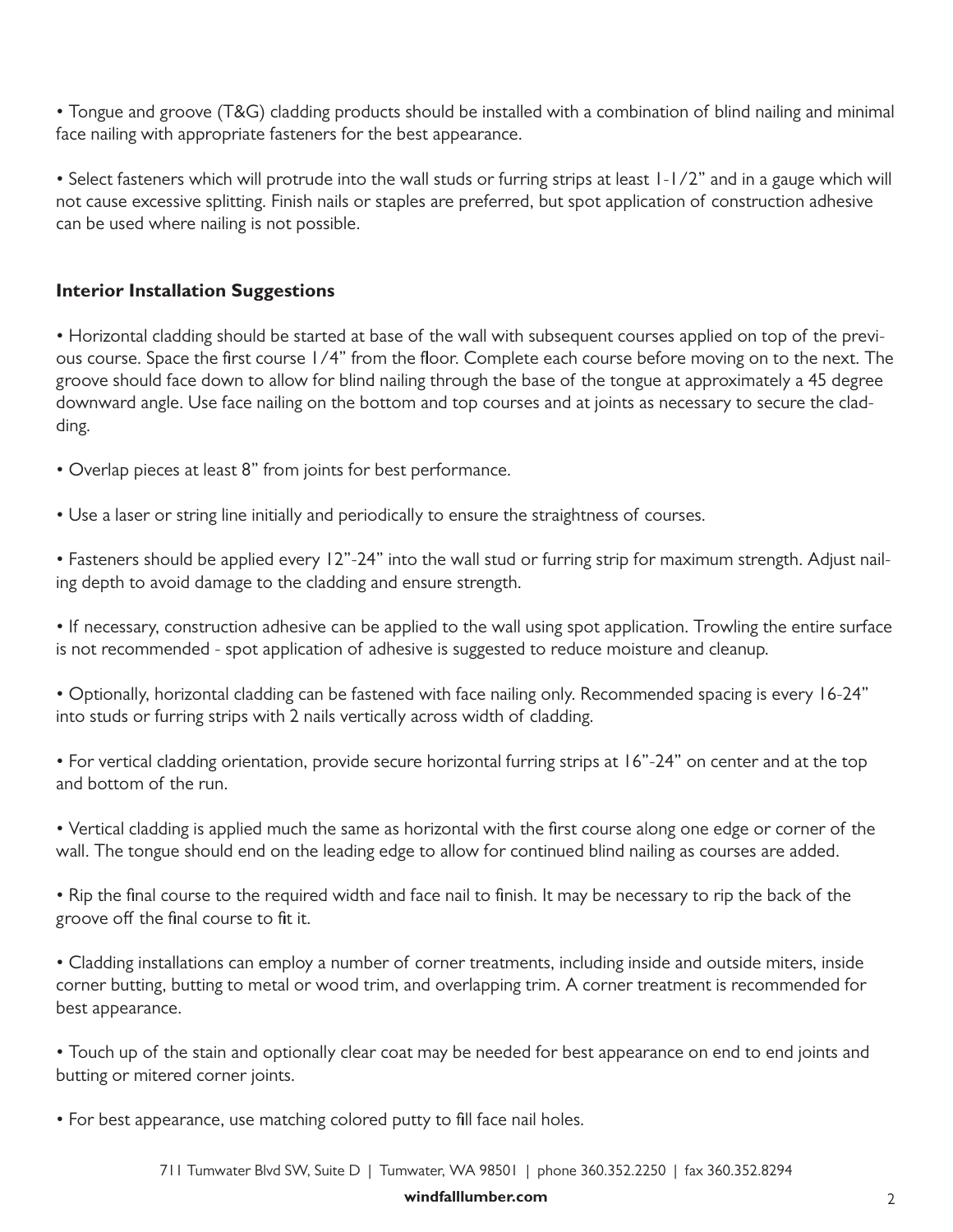## **Cladding in Service**

Wood cladding is a natural product which is hygroscopic and will swell and shrink in relation to the air humidity and the moisture content of the wood. This movement is expected and is accommodated for in the design of the timber profile and cladding system. Movement of up to 1/8" per board can be 3 Windfall Lumber Cladding Acclimation & Installation Guidelines 4-2-15 expected when atmospheric conditions change and the moisture content of the boards increase or decrease from the 16% norm. Regular maintenance by way of proper cleaning and removal of any surface dirt, sanding and re-coating when necessary, together with the replacement of any damaged boards will enhance the service life of cladding and help maintain an attractive appearance.